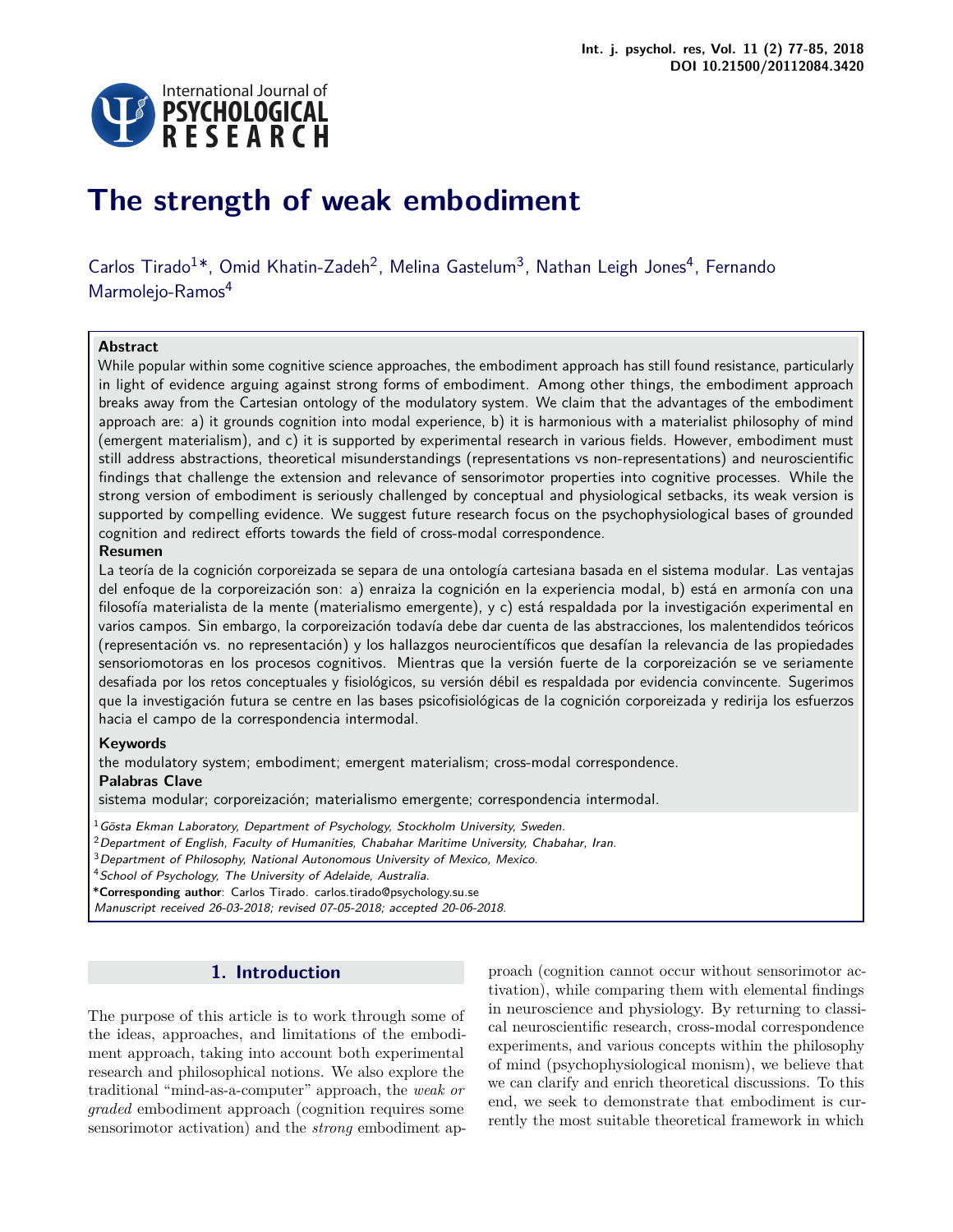cognitive processes can be explored.

In recent years, there has been a growing tendency to conduct psychological research under an embodiment approach instead of the traditional 'mind-as-a-computer' approach. [Barsalou](#page-6-0) [\(1999\)](#page-6-0) found that cognitive processes have sensorimotor properties to some extent and require modal perception. [Gallese and Lakoff](#page-7-0) [\(2005\)](#page-7-0) also argue that knowledge itself is inherently embodied; that is, it is mapped and processed within the human sensory-motor system. These authors add that our sensory-motor system provides structure to conceptual content, and characterises the semantic content of concepts (see also [Lakoff,](#page-7-1) [2014\)](#page-7-1). According to some strong versions of this view, the act of imagining is a simulated form of action or perception, using many of the same sensory-motor networks [\(Gallese,](#page-7-2) [2003\)](#page-7-2). Conversely, [Fodor](#page-7-3) [\(1983\)](#page-7-3) and [Fodor](#page-7-4) [and Pylyshyn](#page-7-4) [\(1981\)](#page-7-4) propose a "mind-as-a-computer" approach, where peripheral cognitive processes are divided into *modules* that are independent of modal perception. From this perspective, concepts are conceived of as abstract and amodal entities that are represented in some "language of thought" [\(Fodor,](#page-7-5) [1975\)](#page-7-5). This view holds that concepts are denoted by symbols and have the properties of productivity and compositionality [\(Gallese](#page-7-0) [& Lakoff,](#page-7-0) [2005\)](#page-7-0). As [Chemero and Silberstein](#page-6-1) [\(2008\)](#page-6-1) posits, thoughts (propositional attitudes) are relationships between people and mental representations that stand for things in the world (their semantic properties). In this sense, any theory that takes cognition to involve semantically assessable internal entities is a form of representational theory of mind. While embodiment approaches are not necessarily anti-representationalist, radical approaches often are. This foray into embodied cognitive science appears to have began with the work of [\(Brooks,](#page-6-2) [1991\)](#page-6-2) but there is also the claim [\(Chemero,](#page-6-3) [2009\)](#page-6-3) that [Gibson](#page-7-6) [\(1979\)](#page-7-6), [Barwise and Perry](#page-6-4) [\(1983\)](#page-6-4) also have much to contribute to this domain.

There have been a great number of experimental research studies and theoretical discussions in the context of embodiment approaches, but there are still some points that call for clarification. Embodiment is a term assembled from a vast array of inter-disciplinary conceptions and variants and because of this, confusion and contradictions are to be expected. Therefore, it is necessary to organise the arguments and current evidence in favour of the embodiment approach.

### **2. Modular system versus embodiment**

In years gone by, the properties of cognitive processes were thought to differ from physiological processes in the brain (Cartesian ontology). This tradition can be traced back to rationalist thinkers such as Descartes and Leibniz. Today, remnants of their theories continue to emerge in current cognitive sciences. There is still considerable resistance to acknowledging that cognition can be linked

with the body in the same way as other physiological processes. Such resistance can be found in recent literature from [Mahon](#page-7-7) [\(2015\)](#page-7-7) and [Mahon and Caramazza](#page-7-8) [\(2008\)](#page-7-8), who argue that cognition is a phenomenon too complex to be explained by embodiment, primarily because their research does not seem to show a perfect connection between sensorimotor areas and higher cognitive processes. However, this evidence could only be used as a case against *strong* embodiment, which proposes that sensorimotor areas can sufficiently explain higher cognitive processes [\(Gallagher,](#page-7-9) [2005;](#page-7-9) [Shapiro,](#page-8-1) [2014\)](#page-8-1). Another problem with rejecting some types of embodied cognition is that there are no other testable hypotheses to study cognitive processes experimentally. *The modular system* [\(Fodor,](#page-7-3) [1983\)](#page-7-3) or the *computer analogy* would be one of the most consistent theoretical frameworks against embodied cognition. Instead of proposing that bodily experience is the fundamental element that defines cognition, this framework proposes that symbols are in fact its foundation. This view holds that concepts are analysed based on formal abstract models that are completely unrelated to body and brain regions that govern interactions with the environment [\(Gallese & Lakoff,](#page-7-0) [2005\)](#page-7-0). However, current evidence shows that higher cognitive processes are not necessarily built on symbols, and that they can be grounded in the measurable activation of synapses [\(Gallese, Fadiga, Fogassi, & Rizzolatti,](#page-7-10) [1996\)](#page-7-10).

A further problem with the modular system is that by nature it is largely epistemological. As science demands, material objects and events are studied through hypotheses that can be tested empirically [\(Bunge,](#page-6-5) [1999;](#page-6-5) [Popper,](#page-8-2) [2005\)](#page-8-2). This statement might appear somewhat rudimentary, yet this is precisely the problem with the modular system. By taking this empirical and often sterile approach, measurements are produced that can be inconclusive or at best highly questionable. Instead, the embodiment approach offers more methodological possibilities for experimental and psychometrical testing due to its congruence with a more mechanistic vision of the mind. The following sections will illustrate this by clarifying some of the fundamental concepts and problems within the embodiment approach.

## **3. Grounded experience**

The terms *grounded experience* or *grounded cognition* are used almost interchangeably. Despite its apparent simplicity, the term "grounded" requires clarification. In this context, "grounded" implies that cognitive phenomena such as memory, cognition, reasoning, social ranking, and even moral values are mostly mediated and shaped by our everyday life experience [\(Barsalou,](#page-6-0) [1999,](#page-6-0) [2008;](#page-6-6) [Gibbs,](#page-7-11) [2006\)](#page-7-11). This understanding is a radical departure from the "mind-as-a-computer" approach. Grounded cognitive processes are a return to the ideas of Hume, Berkeley, and other English empiricists, who suggest that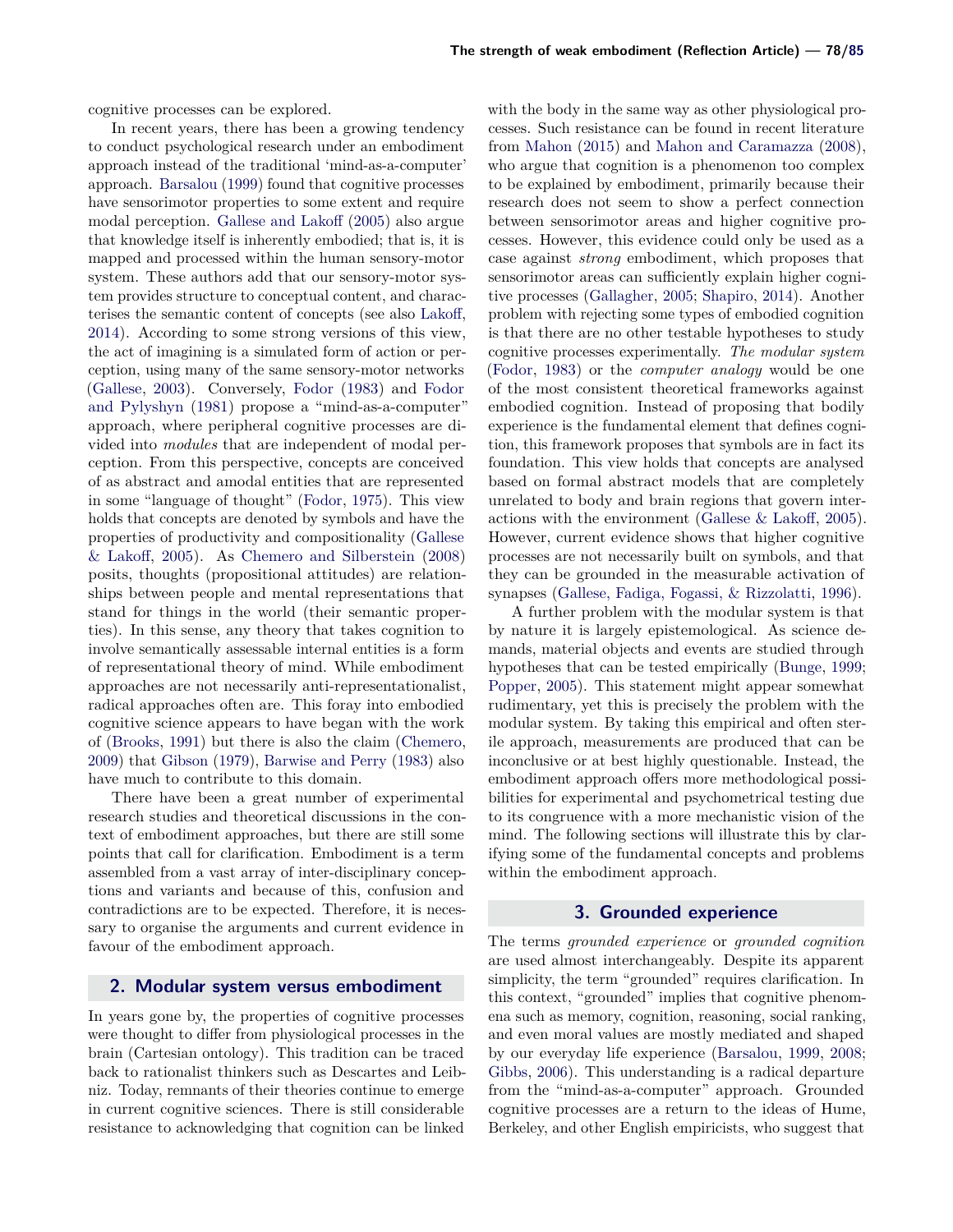the only experiences or impressions of reality we have are acquired through our senses [\(Hume,](#page-7-12) [1904\)](#page-7-12). However, grounded experience does not suggest that Locke's *tabula rasa* is an acceptable position. There is also evidence that monkeys and non-human apes are capable of grounding their experience by creating metaphorical maps of their social groups, associating time with space dimensions, or showing sensorimotor brain activation when seeing their peers perform different tasks [\(Dahl, Rasch, Tomon](#page-7-13)[aga, & Adachi,](#page-7-13) [2013;](#page-7-13) [Lakoff & Núñez,](#page-7-14) [2000;](#page-7-14) [Merritt,](#page-8-3) [Casasanto, & Brannon,](#page-8-3) [2010;](#page-8-3) [Sigala, Gabbiani, & Logo](#page-8-4)[thetis,](#page-8-4) [2002\)](#page-8-4). In humans, another example of grounding can be found in cross-linguistic research, which shows that the understanding of some concepts (e.g. emotion) is closely related to the perception of physical space [\(Montoro, Contreras, Elosúa, & Marmolejo-Ramos,](#page-8-5) [2015;](#page-8-5) [Salgado-Montejo et al.,](#page-8-6) [2016\)](#page-8-6). Therefore, it is reasonable to hypothesise that, while some elements of human cognition are more or less universal, they are still grounded in a material reality. The majority of these findings discard the *modular system* in order to work with an embodiment approach. Further, the modular system is better understood as an integrated set of areas that work together in cognitive processing. Grounded cognitive processes will consequentially produce grounded concepts, meaning that their symbolic components are not as relevant (as suggested by computationalism). For example, the concept of *time* is an abstraction in and of itself but, expressed linguistically, is a concrete object: "we have time", "we are running out of time", or "I do not enjoy my time here". In these examples, *time* is grounded as a "thing", and is experienced as if it were an object or event (for more examples see [Lakoff & Johnson,](#page-7-15) [1980;](#page-7-15) [Marmolejo-Ramos, Khatin-Zadeh, Yazdani-Fazlabadi,](#page-8-7) [Tirado, & Sagi,](#page-8-7) [2017,](#page-8-7) for a recent proposal see).

### **4. Embodied experience**

By definition, embodiment means that all cognitive processes have sensorimotor properties [\(Barsalou,](#page-6-6) [2008;](#page-6-6) [Gallese & Lakoff,](#page-7-0) [2005;](#page-7-0) [Gibbs,](#page-7-11) [2006\)](#page-7-11). The paradigm of embodiment was initially studied as part of phenomenology. Husserl, Heidegger, and particularly Merleau-Ponty (1942/1967) suggested that the body was an object somehow attached to the rest of the empirical world, and that experience was intrinsic to the body. Thus, phenomenologists rejected a symbolic interpretation of experience [\(Shapiro,](#page-8-1) [2014\)](#page-8-1). It is difficult to know with more detail what phenomenology means using terms such as *object*, *Dasein* (being there), or the *flesh*, due to its obscure writing and the exclusive use of introspective qualitative methods (see [Brown, Cromby, Harpe, Johnson, & Reavey,](#page-6-7) [2011,](#page-6-7) for an example). Despite these origins, the embodiment approach has evolved significantly in the past 20 years to the point that we can now understand embodiment as a crucial part of phenomenology. As [Beaton](#page-6-8)

[\(2016\)](#page-6-8), says: "An externalist account of perceptual experience actually matches our first-person phenomenology better than any non-externalist account ever could. This is relevant because I am comparing direct realism to representationalism and to radical constructivism, each of which, in its own way, denies that external objects can play any constitutive role in experience." [\(Beaton,](#page-6-8) [2016\)](#page-6-8). Embodiment that is more *weak* or *graded* in nature argues for more nuanced terminology such as "convergence zones", "modal content", and "gradiations in grounding" (see [Chatterjee,](#page-6-9) [2010;](#page-6-9) [Meteyard, Cuadrado, Bahrami, &](#page-8-8) [Vigliocco,](#page-8-8) [2012\)](#page-8-8).

This idea that bodily states define the posibilities of mental action is not new; it was examined by [James](#page-7-16) [\(1894\)](#page-7-16) over a century ago. Since we cannot detach from our bodies, it stands to reason that there are no grounded experiences without embodied experiences. Therefore, our grounded experiences are being mediated at some point by our sensorimotor system. Despite the volume of evidence, the embodiment approach can still be questioned in that sensorimotor activation does not always occur (see [Binder & Desai,](#page-6-10) [2011;](#page-6-10) [Mahon & Caramazza,](#page-7-17) [2005\)](#page-7-17).

Embodiment challenges the "mind-as-a-computer" metaphor of cognition in that, to have proper cognitive processes, an organism must have a body. As [Lakoff](#page-7-15) [and Johnson](#page-7-15) [\(1980\)](#page-7-15) argue, computers do not have bodies. Therefore, they cannot develop authentic cognition or, at least, a form of cognition that would resemble that of humans. If cognitive processes are indeed part of the body like any other physiological mechanism, there is little merit beyond pedagogic purposes in using computer analogies or borrowed concepts (e.g. encoding, computations, information or modulation).

The relationship between body and environment is the intersection where grounded cognition and embodiment meet. The environment presents the objects or events that can be perceived by the body, as [Gibson](#page-7-6) [\(1979\)](#page-7-6) argued rather extensively. Ecological perception is a theory that embraces embodiment and embeddedness, giving the environment a predominant role in cognition. The possibilities of our cognition are limited by our environment, body mechanisms and brains [\(Chemero](#page-6-1) [& Silberstein,](#page-6-1) [2008\)](#page-6-1). However, there are traces of the *modulatory system* at work when hypotheses create a dichotomy between the body and the brain, as if they were isolated entities (see [Fodor,](#page-7-3) [1983;](#page-7-3) [Goldinger, Pa](#page-7-18)[pesh, Barnhart, Hansen, & Hout,](#page-7-18) [2016;](#page-7-18) [Mahon,](#page-7-7) [2015\)](#page-7-7). This is not only a return to a Cartesian ontology, but also a contradiction of elemental human anatomy and physiology [\(Boulpaep et al.,](#page-6-11) [2009\)](#page-6-11). Since body and brain are a series of subsystems that interact with each other, there is no way to understand the function of one without the other, nor is there a possibility to understand modules (if they in fact exist) that evolve without taking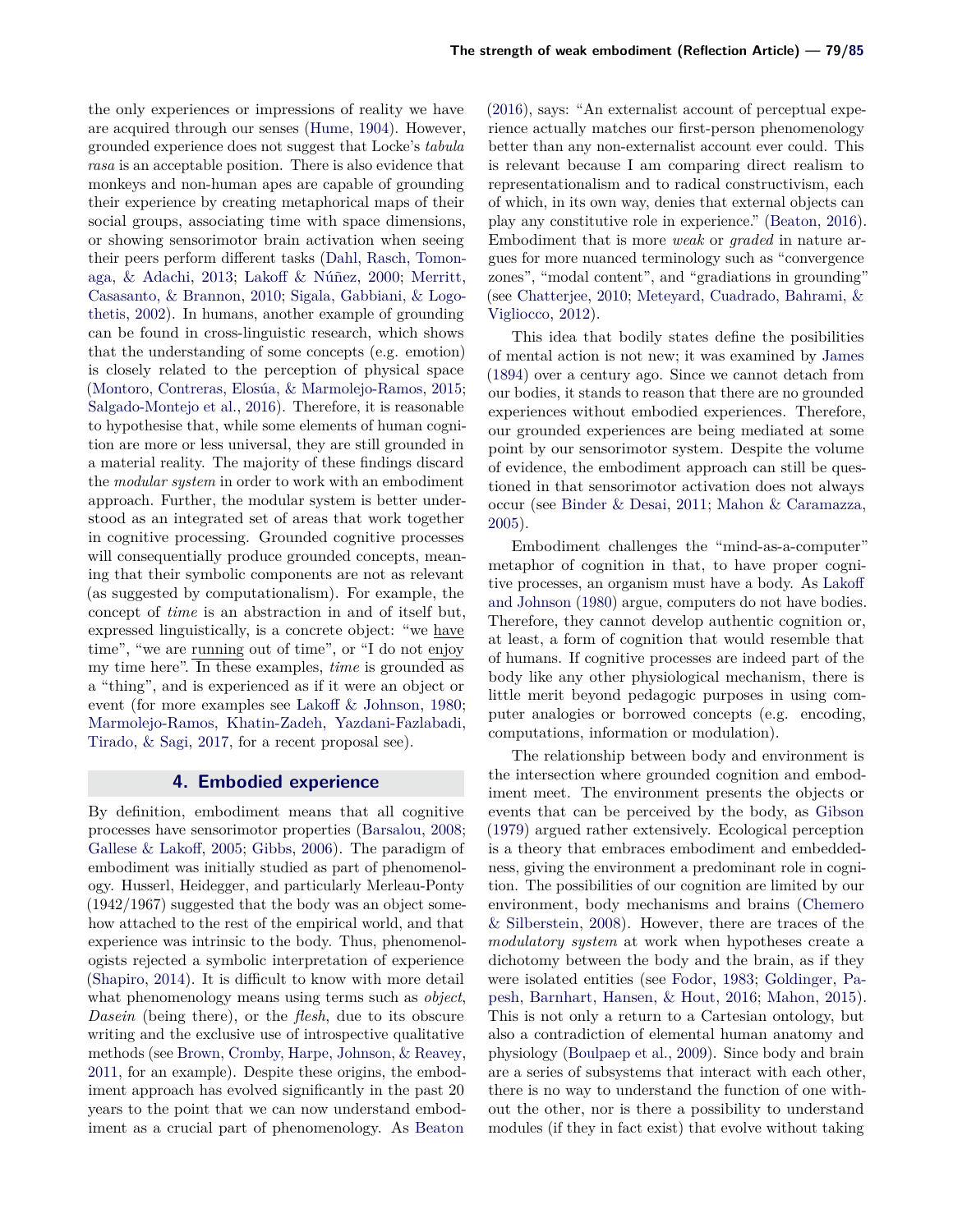into account the environment.

# **5. Relationship of embodiment with the identity hypothesis (emergent materialism)**

So, the question can then be asked: what type of philosophy of the mind best fits graded or *weak* embodiment? It could be argued that the *identity hypothesis* (also known as *psychophysiological monism*) is a potential answer. This hypothesis suggests that psychological processes can be explained via physiological and environmental activity, and that the properties of the mind are the same as the properties of the body [\(Bunge,](#page-6-12) [1980\)](#page-6-12). There are two variants of this hypothesis: *eliminative materialism* and *emergent materialism*. They both have their similarities – namely, that they view cognitive processes as entities dependent on the brain, and that these processes should not be viewed as merely metaphysical or isolated from bodily functions. However, they also have their differences.

*Eliminative materialism* claims that everything mental can be explained via physiological structures, and that any psychological phenomenon is a result of inadequate categorical explanation (folk psychology). Hence, it suggests that cognitive sciences should focus only on the measurable and atomised brain parts that are related to any example of what we refer to as psychological phenomena (for a deeper review, see [Churchland,](#page-6-13) [1989;](#page-6-13) [Dennett,](#page-7-19) [1991\)](#page-7-19). There are two major problems with this approach. Firstly, eliminative materialism follows the same theoretical path as radical behaviorism [\(Skinner,](#page-8-9) [1977\)](#page-8-9); that is, there is no body-mind issue because there was no mind ("mental organ"), and all important stimuli are external to the body. Under this approach, there is no possibility of building a theory of cognition or to understand physical behavior as part of a cohesive system. The second problem is that eliminative materialism assumes that internal and atomised biological, chemical, or physical explanations have a sufficient degree of causality to explain psychological phenomena. This notion does not appear to explain cognitive processes as a whole. It also does not encourage psychological or physiological research since, according to eliminative materialism, there is theoretically no such thing as mental phenomena.

*Emergent materialism* consists of three principles that suit the embodiment approach, at least in its *weak* or **graded** version: a) all cognitive processes are states or events that happen in the brain and body; b) these processes are emergent relative to those of cellular components of the brain; and c) psychophysical or psychosomatic relations are interactions between different brain subsystems (neural connections) and the rest of the body [\(Bunge,](#page-6-14) [1977,](#page-6-14) [1978\)](#page-6-15). The link between the embodiment approach and emergent materialism (or identity hypothesis) lies in their common interest in studying emergent properties without abusing the concept of causality. They

do not see the body and the mind as separate entities, nor do they believe that the properties of cognition are reduced to isolated (or even non-existent) components. Rather, they believe the interaction within different body systems are what we define, in folk psychology, as cognitive processes. However, emergent materialism is a hypothesis, not a theory, because it lacks concrete predictive power in particular situations. By this definition, experimental research is able to offer a more thorough theoretical definition of embodiment.

Embodiment also aligns with emergent materialism in its epistemological dimension, as it studies material entities such as the brain, the senses, and the nervous system, while not limiting itself to symbols or behaviour. In this sense, it salvages the best of traditional behaviourism (i.e. the need to study observable objects and events) and the best of classical cognitivism (i.e. not reducing cognition to properties and functions that are indestinguishable). Therefore, the embodiment approach is compatible with a philosophy of the mind that offers deeper opportunities for research, as opposed to the Cartesian-embedded understanding of the "mind-as-a-computer".

We can then conclude that there is no need for extreme reductionism by atomising cognition, as proposed by *eliminative materialism*. Rather, cognition can be studied as a system without major complications. For example, we can study the stomach or intestines individually, or the digestive system as a whole. We can study entire ecosystems, or the particular species that compose them. We can study the orbit of the planet, or the entire movement of the solar system. By the same token, we can study brain areas or biochemical reactions either separately or as part of wider interactions that include the whole human body, all without losing any experimental or theoretical rigour. Despite the congruence that the embodiment approach has with a more empirically testable philosophy of the mind, shortcomings still remain.

# **6. Current limitations**

Due to its sensitive experimental nature, the embodiment approach has its advantages when carrying out empirical research, particularly in the case of psychometric research [\(Longo, Schüür, Kammers, Tsakiris, & Haggard,](#page-7-20) [2008\)](#page-7-20). However, it is only beginning to answer questions within cognitive science, and it is not a concrete solution to the mind-body problem. As it fails to align with traditional cognitive approaches, embodiment tends to be categorised as an "umbrella" term in current research contexts. Thus, these limitations must be overcome in order to achieve a better explanation of the mechanisms related to cognition.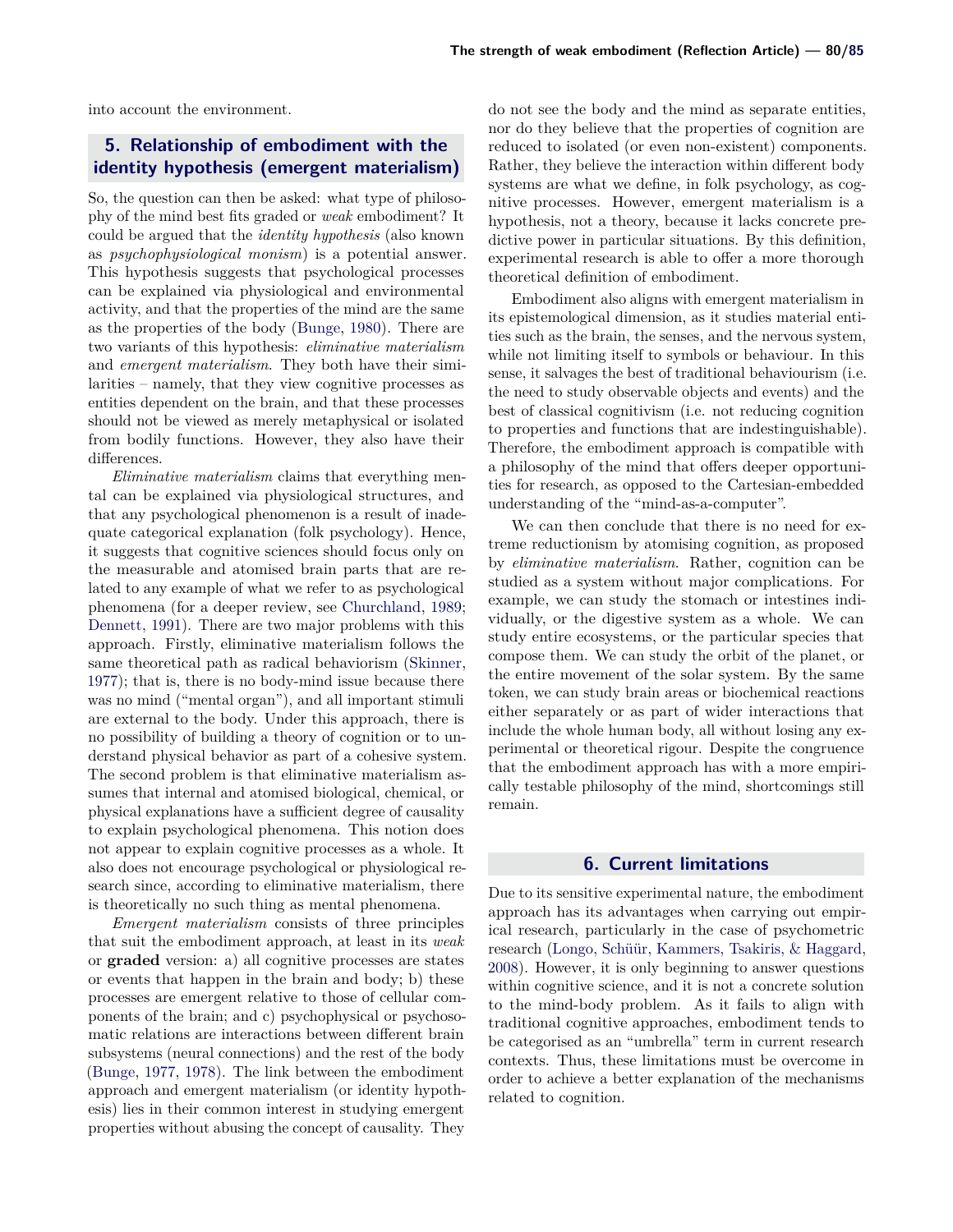#### **6.1 Abstract concepts**

As [Barsalou](#page-6-6) [\(2008\)](#page-6-6) suggested, there is a need for further research that links sensorimotor properties to abstract concepts. The sensorimotor theory aims to demonstrate that perception is directly related to understanding. It argues, firstly, that we can perceive only what we can understand; and secondly, and more strongly, that perception is an active process of understanding our engagment with the world. It is important to note that, in this approach, there is no intermediate thing called "experience" that understanding engages with; experience is the active engagement of understanding. Note also that the "understanding" in question is not an abstract, intellectual understanding; but rather a more fundamental, procedural knowledge, including the crucial knowledge of how to act and interact [\(Beaton,](#page-6-8) [2016\)](#page-6-8).

Some studies have demonstrated clear links between concrete and abstract domains by asking participants to perform various body movements, or to place valenced objects in space (positive items go "up", negative items go "down"). This has been shown to have an effect on memory, emotional state, and semantic space processes [\(Casasanto,](#page-6-16) [2009;](#page-6-16) [Salgado-Montejo et al.,](#page-8-6) [2016;](#page-8-6) [Vigliocco,](#page-8-10) [Vinson, Lewis, & Garrett,](#page-8-10) [2004\)](#page-8-10). [Lakoff and Johnson](#page-7-15) [\(1980\)](#page-7-15) proposed that something as abstract as metaphors can be grounded in bodily experience. In this field of research, [Casasanto and Boroditsky](#page-6-17) [\(2008\)](#page-6-17) demonstrated the existence of an asymmetrical relationship between space and time. This indicates that people find it easier to create metaphors of time by mapping properties from the *space concrete* domain to the *time abstract* domain, rather than the other way around. [Margolies and Craw](#page-8-11)[ford](#page-8-11) [\(2008\)](#page-8-11) also linked emotional valence with metaphors of time that described movement. [Eskine, Kacinik, and](#page-7-21) [Prinz](#page-7-21) [\(2011\)](#page-7-21) even found that moral and political judgement can be modulated by gustatory taste. [\(Casasanto,](#page-6-18) [2008\)](#page-6-18) showed that stimuli placed closer in space were rated as more similar during conceptual judgment and less similar during perceptual judgment. These findings further reinforce the notion that cognition is embedded and embodied. In order to understand how concepts are created, we need to understand the relationship of the body and the environment rather than symbolic representations created in "modules".

This body of research supports the embodiment approach due to its high level of behavioral and mechanistic explanations. However, there are still many abstract concepts that must be tested in order to understand the extent to which embodied cognition can explain phenomena related to the mind. Additionally, the physiological mechanisms involved in transforming concrete knowledge to abstract knowledge are still generating much debate. Further research is needed that relates embodiment and abstract concepts to perceptual and motor modalities in order to give stronger support to the sensorimotor prin-

ciple. It appears that neuroscientific research supports the *weak* embodiment hypothesis (see [Meteyard et al.,](#page-8-8) [2012,](#page-8-8) for a review). Whether conceptual processing is abstract or concrete, cognitive processes are simulated in the brain before being manifested as behavior. Nevertheless, this event needs to be studied further at a synaptic level, as reducing all abstract concepts to sensorimotor brain areas contradicts other findings [\(Chatterjee,](#page-6-9) [2010\)](#page-6-9). For a recent discussion in regard to embodiment and abstract concepts see [Borghi et al.](#page-6-19) [\(2017\)](#page-6-19).

#### **6.2 Theoretical fragmentation**

Embodiment has a range of implications. The most obvious proposition is that all cognitive processes happen in the body, and there is no abstract "mind" activating cognition. While perhaps simply a truism to some [\(Goldinger et al.,](#page-7-18) [2016\)](#page-7-18), it is a source of ongoing debate within the embodiment literature, as there is no clear consensus on what mechanisms are involved in embodied cognition and their dynamics at a neuronal level. However, the embodiment approach has been successfully applied to a wide range of psychological and neurological phenomena (see [Shapiro,](#page-8-1) [2014,](#page-8-1) for a review). *Radical* and *graded* embodiment [\(Chatterjee,](#page-6-9) [2010;](#page-6-9) [Varela,](#page-8-12) [1996\)](#page-8-12), *enactivism, simulations, external cognition*, and *extended cognition* [\(Gover,](#page-7-22) [1996;](#page-7-22) [Wilson,](#page-8-13) [2002\)](#page-8-13) are all concepts found in the embodiment literature, either in isolation or opposition. Hence, the embodiment approach must solve its conceptual ambiguity to become a legitimate theory that explains and predicts cognitive processes.

We suggest embarking on a research path that encompasses experimental psychophysiology and cross-modal correspondences (that is, the compatibility effect between dimensions of a stimuli and different modalities) as a potential avenue to counter conceptual fragmentations. The psychophysiology of crossmodality studies brain mechanisms, their interactions with the rest of the body, the environment-senses, and sense-sense interactions (see [Spence,](#page-8-14) [2011,](#page-8-14) for a review). There has been an increasing interest in the effect of synaesthetic congruency on multisensory information processing [\(Evans](#page-7-23) [& Treisman,](#page-7-23) [2009;](#page-7-23) [Gallace & Spence,](#page-7-24) [2006;](#page-7-24) [Makovac &](#page-7-25) [Gerbino,](#page-7-25) [2010;](#page-7-25) [Parise & Spence,](#page-8-15) [2008\)](#page-8-15) and cross-modal metaphors [\(Marks,](#page-8-16) [2004\)](#page-8-16). A large body of research has indicated that people exhibit consistent cross-modal correspondences between different stimuli that imply very different sensory modalities. For example, people consistently match high-pitched sounds with small, bright objects that are located high up in space [\(Salgado-Montejo](#page-8-6) [et al.,](#page-8-6) [2016;](#page-8-6) [Spence,](#page-8-14) [2011\)](#page-8-14). There is no need to propose more 'computational models', where the concepts tend to be obscure, immaterial, and reliant on external behavior. As [Bunge](#page-6-12) [\(1980\)](#page-6-12) puts it, behavior is only the "tail" of the whole body-environment interaction.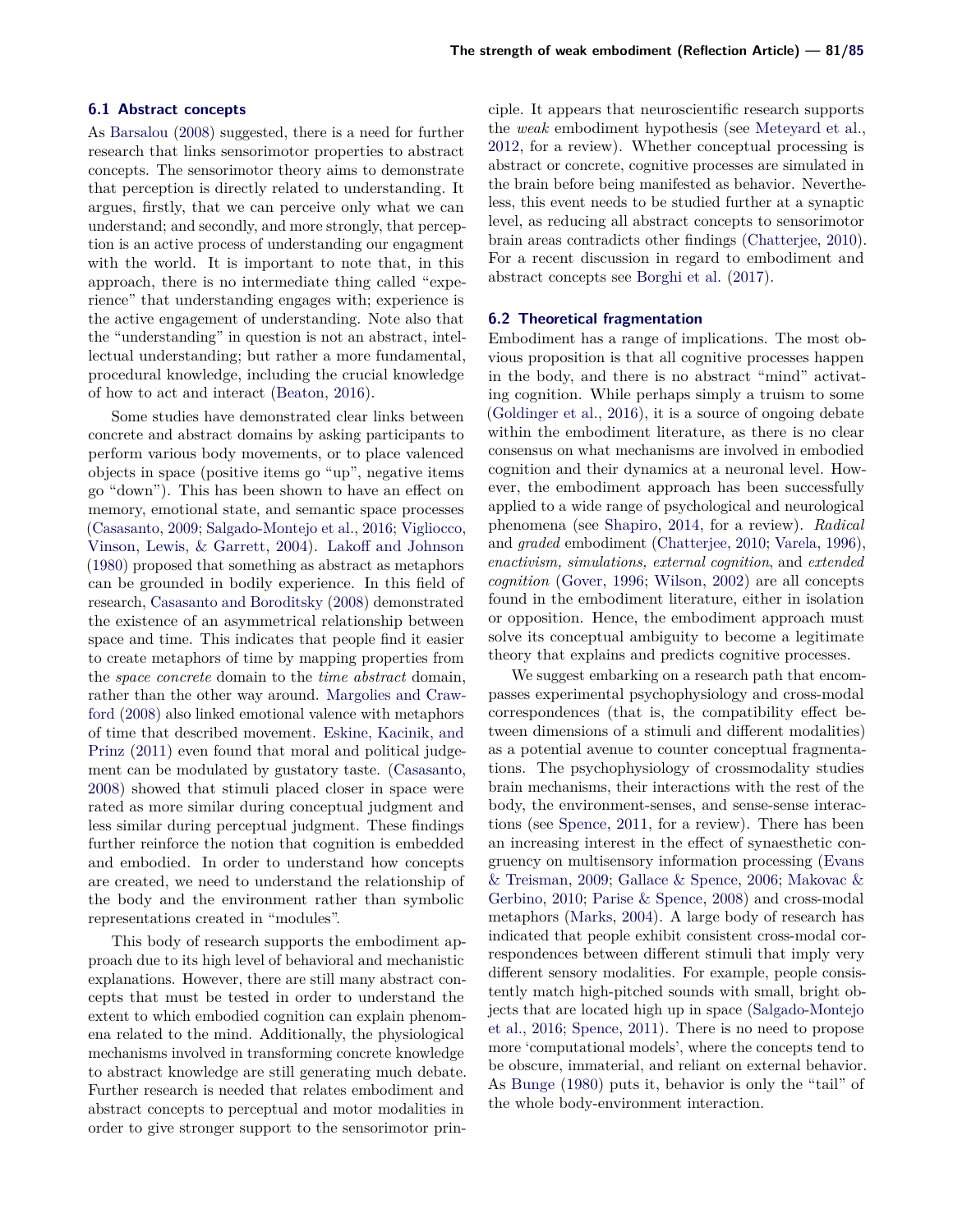#### **6.3 Representations vs. non-representations**

The concept of representation is unclear in both cognitive and embodiment literature. There is no precise consensus as to whether representations are images, simulations, abstractions, bodily experiences, or even images of unexperienced objects (see [Harnad,](#page-7-26) [1990,](#page-7-26) for a discussion). Therefore, differences among embodiment approaches are most likely due to conceptual misunderstandings (see [Gentsch, Weber, Synofzik, Vosgerau, & Schütz-Bosbach,](#page-7-27) [2016,](#page-7-27) for a review). This has split the embodiment approach between those who defend representations – or *weak* embodiment [\(Alsmith & De Vignemont,](#page-6-20) [2012;](#page-6-20) [Barsalou,](#page-6-0) [1999;](#page-6-0) [Goldman,](#page-7-28) [2012\)](#page-7-28); and those who reject them completely – or *strong* embodiment [\(Chemero,](#page-6-3) [2009;](#page-6-3) [Gallagher,](#page-7-9) [2005;](#page-7-9) [Shapiro,](#page-8-1) [2014\)](#page-8-1). However, much of this conceptual confusion can be avoided by simply applying a neuroscientific perspective to the problem. The *representational embodiment view* proposes that the brain is the most relevant mediator of cognitive processes, while the *non-representational embodiment view* proposes that musculoskeletal structures alone provide sufficient feedback for cognitive processes to arise [\(Gallagher,](#page-7-9) [2005\)](#page-7-9). Furthermore, it argues that there is no need for representations to mediate between external and internal parts of the system, and that the perceptual system and its related physiological components is all that is required [\(Chemero,](#page-6-3) [2009;](#page-6-3) [Gibson,](#page-7-6) [1979\)](#page-7-6).

As most body movement is mediated by the brain, the representational embodiment view appears to hold the greatest consistency with elemental human physiology [\(Agur & Dalley,](#page-6-21) [2009;](#page-6-21) [Augustine et al.,](#page-6-22) [2008\)](#page-6-22). This view is also supported by experimental findings [\(Cardona](#page-6-23) [et al.,](#page-6-23) [2014;](#page-6-23) [Gallese et al.,](#page-7-10) [1996\)](#page-7-10), where activation in the motor areas of the brain has been documented in tasks related to movement, emotion, and language. The non-representational embodiment view not only has consistency problems in relation to basic anatomy, it is also highly speculative. Arguably, the non-representational embodiment view could claim that basic reflexes constitute an example of peripheral sensory organs, as they provide sufficient feedback to automatically and unconsciously execute movement in the absence of semantic representation. For example, reflex circuitry can mediate the withdrawal of a limb that has been exposed to a painful stimulus. Stimulation of nociceptive receptors leads to the activation of local circuits at the medullary level, causing withdrawal of the limb. While withdrawal happens before we become aware of pain, the reflex pathway receives input from several different sources. Thus, under certain conditions, descending pathways can suppress withdrawal from painful stimuli.

Higher cognitive functions that are largely executed by the brain's frontal lobe cannot be explained by the extension of cognition to peripheral structures [\(Augus](#page-6-22)[tine et al.,](#page-6-22) [2008;](#page-6-22) [Frith & Dolan,](#page-7-29) [1996\)](#page-7-29), so it is important

to rigorously define which physiological mechanisms are directly related to cognitive processes. If we follow the logic of the non-representational embodiment view, what then are its conceptual limitations? Can we say that digestion, breathing, or cardiac regulation are components of cognitive processes? Cognition, like other psychological terms, lacks a physiologically-defined concept, which leaves the term open to speculation. That said, the nonrepresentational embodiment view does seem to be useful in the burgeoning field of artificial intelligence (see [Clark,](#page-7-30) [1997,](#page-7-30) [1998;](#page-7-31) [Clark & Chalmers,](#page-7-32) [1998\)](#page-7-32).

### **6.4 Brain injuries and neuroplasticity**

According to [Mahon](#page-7-7) [\(2015\)](#page-7-7), due to a lack of evidence in patients with brain damage embodied cognition is not a paradigm worth embracing. Studies have shown that patients who suffered damage did not lose cognitive skills related to the affected area, at least not severely [\(Binder & Desai,](#page-6-10) [2011;](#page-6-10) [Chatterjee,](#page-6-9) [2010;](#page-6-9) [Mahon & Cara](#page-7-17)[mazza,](#page-7-17) [2005\)](#page-7-17). Because these findings seemed to suggest little connection between brain activity and cognitive processes, they were used to critique the embodiment approach. However, this statement begs clarification on three accounts: a) the brain is a system that inherently seeks to compensate for injuries [\(Cardona et al.,](#page-6-23) [2014;](#page-6-23) [Price & Friston,](#page-8-17) [2002\)](#page-8-17); b) there is extensive research that presents evidence in favor of brain plasticity [\(Augustine](#page-6-22) [et al.,](#page-6-22) [2008\)](#page-6-22); and c) the embodiment approach allows for the possibility that cognitive processes engage various parts of the body, not only the brain (see [Freund et al.,](#page-7-33) [2016\)](#page-7-33).

[Glenberg](#page-7-34) [\(2015\)](#page-7-34) also addressed these critics by explaining that the modal system does not have a relationship with any one brain area, but is distributed via synapses around the brain. This is congruent with the bulk of neuroscientific research showing that when a brain area suffers an ablation, other areas compensate for the damage [\(Augustine et al.,](#page-6-22) [2008;](#page-6-22) [Goldman,](#page-7-28) [2012\)](#page-7-28). There is also evidence to suggest that embodiment and cross-modality are universally linked, even if subjects do not show explicit symptoms. For example, a study focusing on vision-touch synaesthesia found that the somatosensory cortex was activated when participants observed a human face or neck being touched, both in those with and without synesthesia [\(Blakemore, Bris](#page-6-24)[tow, Bird, Frith, & Ward,](#page-6-24) [2005\)](#page-6-24). Further research on the relationship between cognition and cross-modality is required, not only to understand the relationship between specific brain areas and cognitive processes, but to understand how they work together systematically, especially when damage has occurred.

### **7. Conclusion**

While computer-based cognitive theories are certainly useful in the study of human behaviour and artificial in-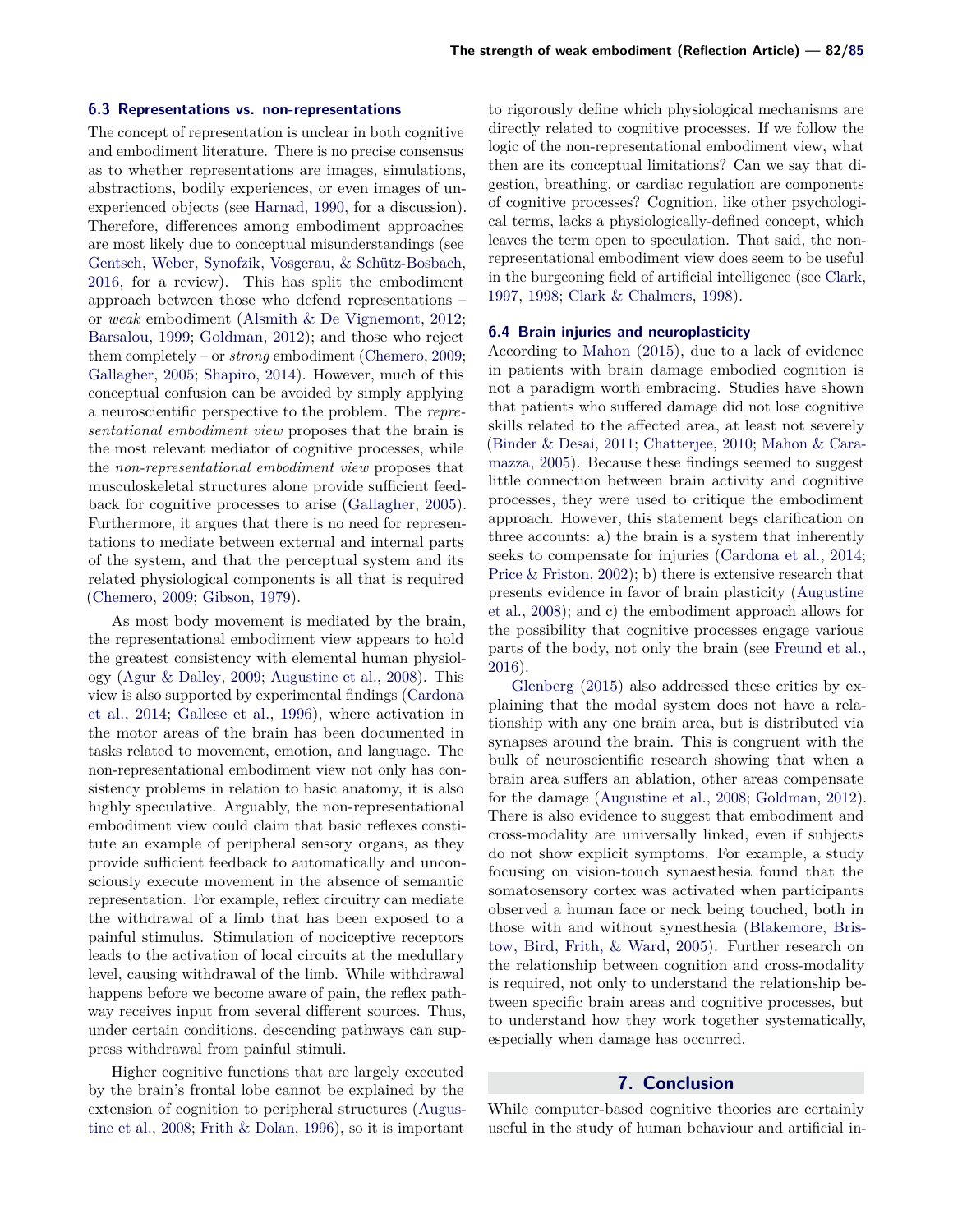telligence, they are still entrenched in Cartesian ontology. Hence, they are not the most suitable way in which to view cognitive processes. On the other hand, the embodiment approach incorporates elements ideal for cognitive research, such as grounded cognition, empiricism, physicalism, and experimental research. This approach also dovetails with the concept of emergent materialism. We believe that *weak* embodiment offers the most compelling evidence towards this new paradigm, while *strong* embodiment is problematic from both conceptual and physiological standpoints. Despite fragmented theoretical evidence that supports embodiment in a diverse range of contexts, we suggest that more research is needed in the areas of psychophysiology and cross-modal correspondence. It is crucial that deeper knowledge is generated about the relationship between the brain, body, and environment in order to avoid introspective phenomenological speculations and untestable theories. Thus, we propose that weak embodiment is the strongest approach to take.

**Acknowledgements** The authors thank Susan Brunner and Rosie Gronthos for proofreading this manuscript and Johanna Vestlund for discussing ideas related to the content of this manuscript.

**Declaration of conflicting interests** The author(s) declared no potential conflicts of interest with respect to the research, authorship, and/or publication of this article.

**Funding** The authors received no financial support for the research, authorship, and/or publication of this article.

### **References**

- <span id="page-6-21"></span>Agur, A. M. R., & Dalley, A. F. (2009). *Grant's atlas of anatomy*. Lippincott Williams & Wilkins.
- <span id="page-6-20"></span>Alsmith, A. J. T., & De Vignemont, F. (2012). Embodying the mind and representing the body. *Review of Philosophy and Psychology*, *3*(1), 1–13.
- <span id="page-6-22"></span>Augustine, J., Fitzpatrick, D., Hall, W., LaMantia, A., McNamara, J., Mooney, R., & Williams, S. (2008). *Neuroscience*. Sunderland, MA.
- <span id="page-6-0"></span>Barsalou, L. (1999). Perceptions of perceptual symbols. *Behavioral and Brain Sciences*, *22*(4), 637–660.
- <span id="page-6-6"></span>Barsalou, L. (2008). Grounded cognition. *Annu. Rev. Psychol.*, *59*, 617–645.
- <span id="page-6-4"></span>Barwise, J., & Perry, J. (1983). *Situations and attitudes* (M. Cambridge, Ed.). MIT Press.
- <span id="page-6-8"></span>Beaton, M. (2016). Sensorimotor direct realism: how we enact our world. *Constructivist Foundations*, *11*(2), 265–276.
- <span id="page-6-10"></span>Binder, J., & Desai, R. (2011). The neurobiology of semantic memory. *Trends in Cognitive Sciences*, *15*(11), 527–536.
- <span id="page-6-24"></span>Blakemore, S.-J., Bristow, D., Bird, G., Frith, C., & Ward, J. (2005). Somatosensory activations during the observation of touch and a case of vision–touch synaesthesia. *Brain*, *128*(7), 1571–1583.
- <span id="page-6-19"></span>Borghi, A., Binkofski, F., Castelfranchi, C., Cimatti, F., Scorolli, C., & Tummolini, L. (2017). The challenge of abstract concepts. *Psychological Bulletin*, *143*(3), 263–292.
- <span id="page-6-11"></span>Boulpaep, E., Boron, W., Caplan, M., Cantley, L., Igarashi, P., Aronson, P., & Moczydlowski, E. (2009). Medical physiology a cellular and molecular approach. *Signal Transduct*, *48*, 27.
- <span id="page-6-2"></span>Brooks, R. (1991). Intelligence without representation. *Artificial Intelligence*, *47* (1-3), 139–159.
- <span id="page-6-7"></span>Brown, S., Cromby, J., Harpe, D., Johnson, K., & Reavey, P. (2011). Researching "experience": Embodiment, methodology, process. *Theory & Psychology*, *21*(4), 493–515.
- <span id="page-6-14"></span>Bunge, M. (1977). Emergence and the mind. *Neuroscience*, *2*(4), 501–509.
- <span id="page-6-15"></span>Bunge, M. (1978). The mind-body problem in the light of contemporary biology (with Rodolfo Llinás). In *16th world congress of philosophy: Section papers* (pp. 131–133).
- <span id="page-6-12"></span>Bunge, M. (1980). *The mind–body problem: A psychobiological approach*. Pergamon: Oxford.
- <span id="page-6-5"></span>Bunge, M. (1999). *Social science under debate: A philosophical perspective*. University of Toronto Press.
- <span id="page-6-23"></span>Cardona, J., Kargieman, L., Sinay, V., Gershanik, O., Gelormini, C., Amoruso, L., … others (2014). How embodied is action language? Neurological evidence from motor diseases. *Cognition*, *131*(2), 311–322.
- <span id="page-6-18"></span>Casasanto, D. (2008). Similarity and proximity: When does close in space mean close in mind? *Memory & Cognition*, *36*(6), 1047–1056.
- <span id="page-6-16"></span>Casasanto, D. (2009). Embodiment of abstract concepts: good and bad in right-and left-handers. *Journal of Experimental Psychology: General*, *138*(3), 351.
- <span id="page-6-17"></span>Casasanto, D., & Boroditsky, L. (2008). Time in the mind: Using space to think about time. *Cognition*, *106*(2), 579–593.
- <span id="page-6-9"></span>Chatterjee, A. (2010). Disembodying cognition. *Language and Cognition*, *2*(1), 79–116.
- <span id="page-6-3"></span>Chemero, A. (2009). *Radical embodied cognitive science*. US: MIT Press.
- <span id="page-6-1"></span>Chemero, A., & Silberstein, M. (2008). After the philosophy of mind: Replacing scholasticism with science. *Philosophy of Science*, *75*(1), 1–27.
- <span id="page-6-13"></span>Churchland, P. (1989). *Neurophilosophy: Toward a unified science of the mind-brain*. MIT Press.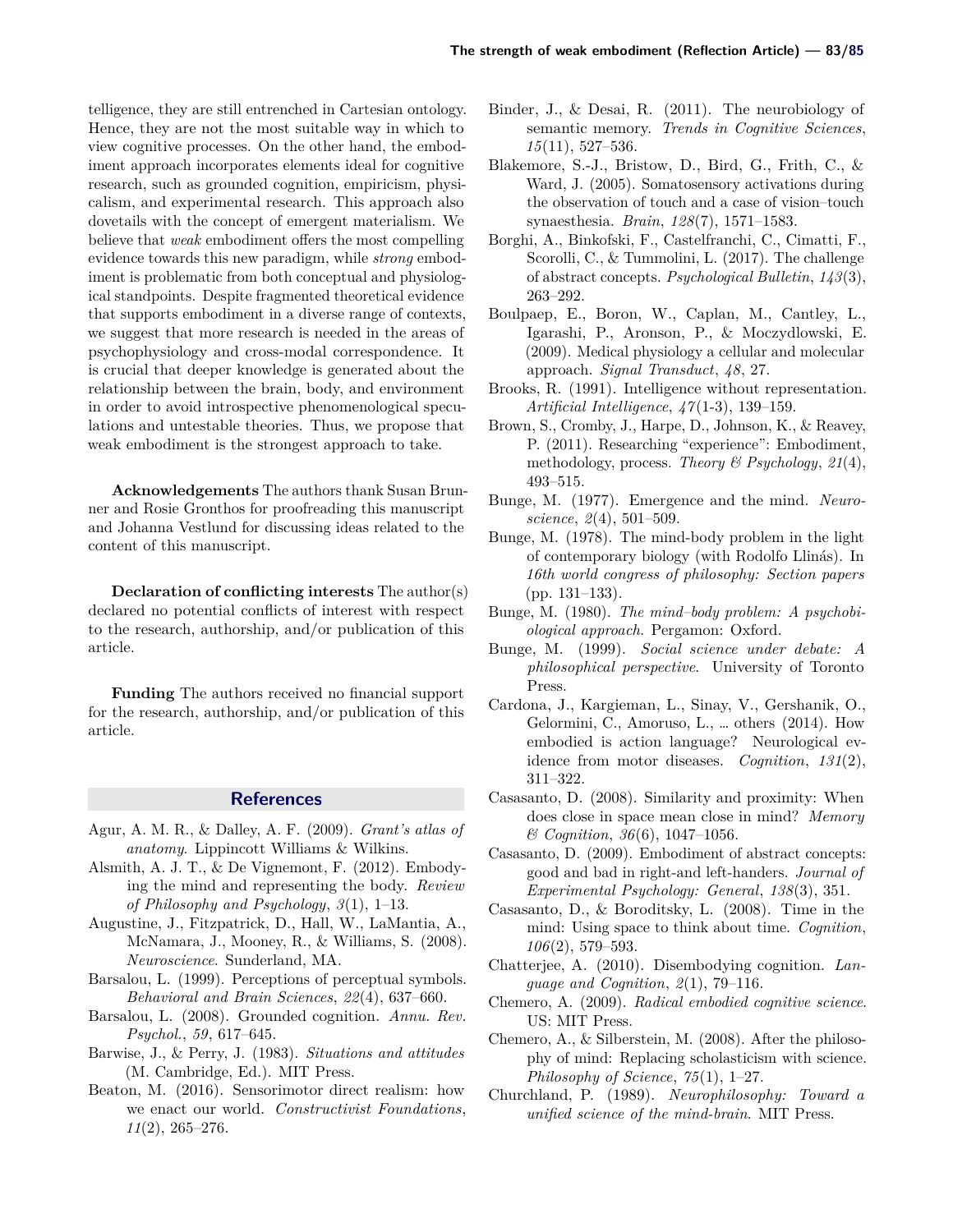- <span id="page-7-30"></span>Clark, A. (1997). *Being there: Putting brain, body and mind together again*. MIT Press.
- <span id="page-7-31"></span>Clark, A. (1998). Embodiment and the philosophy of mind. *Royal Institute of Philosophy Supplements*, *43*, 35–51.
- <span id="page-7-32"></span>Clark, A., & Chalmers, D. (1998). The extended mind. *Analysis*, *58*(1), 7–19.
- <span id="page-7-13"></span>Dahl, C., Rasch, M., Tomonaga, M., & Adachi, I. (2013). The face inversion effect in non-human primates revisited-an investigation in chimpanzees (pan troglodytes). *Scientific Reports*, *3*, 2504.
- <span id="page-7-19"></span>Dennett, D. (1991). The future of folk psychology: Intentionality and cognitive science. In (pp. 135–148).
- <span id="page-7-21"></span>Eskine, K., Kacinik, N., & Prinz, J. (2011). A bad taste in the mouth: Gustatory disgust influences moral judgment. *Psychological Science*, *22*(3), 295–299.
- <span id="page-7-23"></span>Evans, K. K., & Treisman, A. (2009). Natural crossmodal mappings between visual and auditory features. *Journal of Vision*, *10*(1), 6–6.
- <span id="page-7-5"></span>Fodor, J. (1975). *The language of thought*. Harvard University Press.
- <span id="page-7-3"></span>Fodor, J. (1983). *The modularity of mind: An essay on faculty psychology*. MIT Press.
- <span id="page-7-4"></span>Fodor, J., & Pylyshyn, Z. (1981). *How direct is visual perception?: Some reflections on Gibson's ecological approach* (Vision and Mind. Cambridge ed.; A. Noë, Ed.). MA: MIT Press.
- <span id="page-7-33"></span>Freund, P., Friston, K., Thompson, A., Stephan, K., Ashburner, J., Bach, D., … others (2016). Embodied neurology: an integrative framework for neurological disorders. *Brain*, *139*(6), 1855–1861.
- <span id="page-7-29"></span>Frith, C., & Dolan, R. (1996). The role of the prefrontal cortex in higher cognitive functions. *Cognitive Brain Research*, *5*(1-2), 175–181.
- <span id="page-7-24"></span>Gallace, A., & Spence, C. (2006). Multisensory synesthetic interactions in the speeded classification of visual size. *Perception & Psychophysics*, *68*(7), 1191–1203.
- <span id="page-7-9"></span>Gallagher, S. (2005). *How the body shapes the mind*. Clarendon Press.
- <span id="page-7-2"></span>Gallese, V. (2003). The manifold nature of interpersonal relations: the quest for a common mechanism. *Philosophical Transactions of the Royal Society of London B: Biological Sciences*, *358*(1431), 517–528.
- <span id="page-7-10"></span>Gallese, V., Fadiga, L., Fogassi, L., & Rizzolatti, G. (1996). Action recognition in the premotor cortex. *Brain*, *119*(2), 593–609.
- <span id="page-7-0"></span>Gallese, V., & Lakoff, G. (2005). The brain's concepts: The role of the sensory-motor system in conceptual knowledge. *Cognitive Neuropsychology*, *22*(3-4), 455–479.
- <span id="page-7-27"></span>Gentsch, A., Weber, A., Synofzik, M., Vosgerau, G., & Schütz-Bosbach, S. (2016). Towards a common framework of grounded action cognition: Relating

motor control, perception and cognition. *Cognition*, *146*, 81–89.

- <span id="page-7-11"></span>Gibbs, R. (2006). *Embodiment and cognitive science.* New York: Cambridge University Press.
- <span id="page-7-6"></span>Gibson, J. (1979). *The ecological approach to visual perception*. New Jersey: Lawrence Erlbaum Associates.
- <span id="page-7-34"></span>Glenberg, A. (2015). Few believe the world is flat: How embodiment is changing the scientific understanding of cognition. *Canadian Journal of Experimental Psychology/Revue canadienne de psychologie expérimentale*, *69*(2), 165–171.
- <span id="page-7-18"></span>Goldinger, S., Papesh, M., Barnhart, A., Hansen, W., & Hout, M. (2016). The poverty of embodied cognition. *Psychonomic Bulletin & Review*, *23*(4), 959–978.
- <span id="page-7-28"></span>Goldman, A. (2012). A moderate approach to embodied cognitive science. *Review of Philosophy and Psychology*, *3*(1), 71–88.
- <span id="page-7-22"></span>Gover, M. (1996). The embodied mind: Cognitive science and human experience (book). *Mind, Culture, and Activity*, *3*(4), 295–299.
- <span id="page-7-26"></span>Harnad, S. (1990). The symbol grounding problem. *Physica D: Nonlinear Phenomena*, *42*(1-3), 335–346.
- <span id="page-7-12"></span>Hume, D. (1904). *An enquiry concerning human understanding* (T. K. Paul, Ed.). Open Court Publishing.
- <span id="page-7-16"></span>James, W. (1894). Discussion: The physical basis of emotion. *Psychological Review*, *1*(5), 516.
- <span id="page-7-1"></span>Lakoff, G. (2014). Mapping the brain's metaphor circuitry: Metaphorical thought in everyday reason. *Frontiers in Human Neuroscience*, *8*, 958. doi: doi:10.3389/fnhum.2014.00958
- <span id="page-7-15"></span>Lakoff, G., & Johnson, M. (1980). The metaphorical structure of the human conceptual system. *Cognitive Science*, *4*(2), 195–208.
- <span id="page-7-14"></span>Lakoff, G., & Núñez, R. (2000). *Where mathematics comes from: How the embodied mind brings mathematics into being*. Basic Books.
- <span id="page-7-20"></span>Longo, M., Schüür, F., Kammers, M., Tsakiris, M., & Haggard, P. (2008). What is embodiment? A psychometric approach. *Cognition*, *107* (3), 978–998.
- <span id="page-7-7"></span>Mahon, B. (2015). The burden of embodied cognition. *Canadian Journal of Experimental Psychology/Revue canadienne de psychologie expérimentale*, *69*(2), 172.
- <span id="page-7-17"></span>Mahon, B., & Caramazza, A. (2005). The orchestration of the sensory-motor systems: Clues from neuropsychology. *Cognitive Neuropsychology*, *22*(3-4), 480–494.
- <span id="page-7-8"></span>Mahon, B., & Caramazza, A. (2008). A critical look at the embodied cognition hypothesis and a new proposal for grounding conceptual content. *Journal of Physiology-Paris*, *102*(1-3), 59–70.
- <span id="page-7-25"></span>Makovac, E., & Gerbino, W. (2010). Sound-shape con-